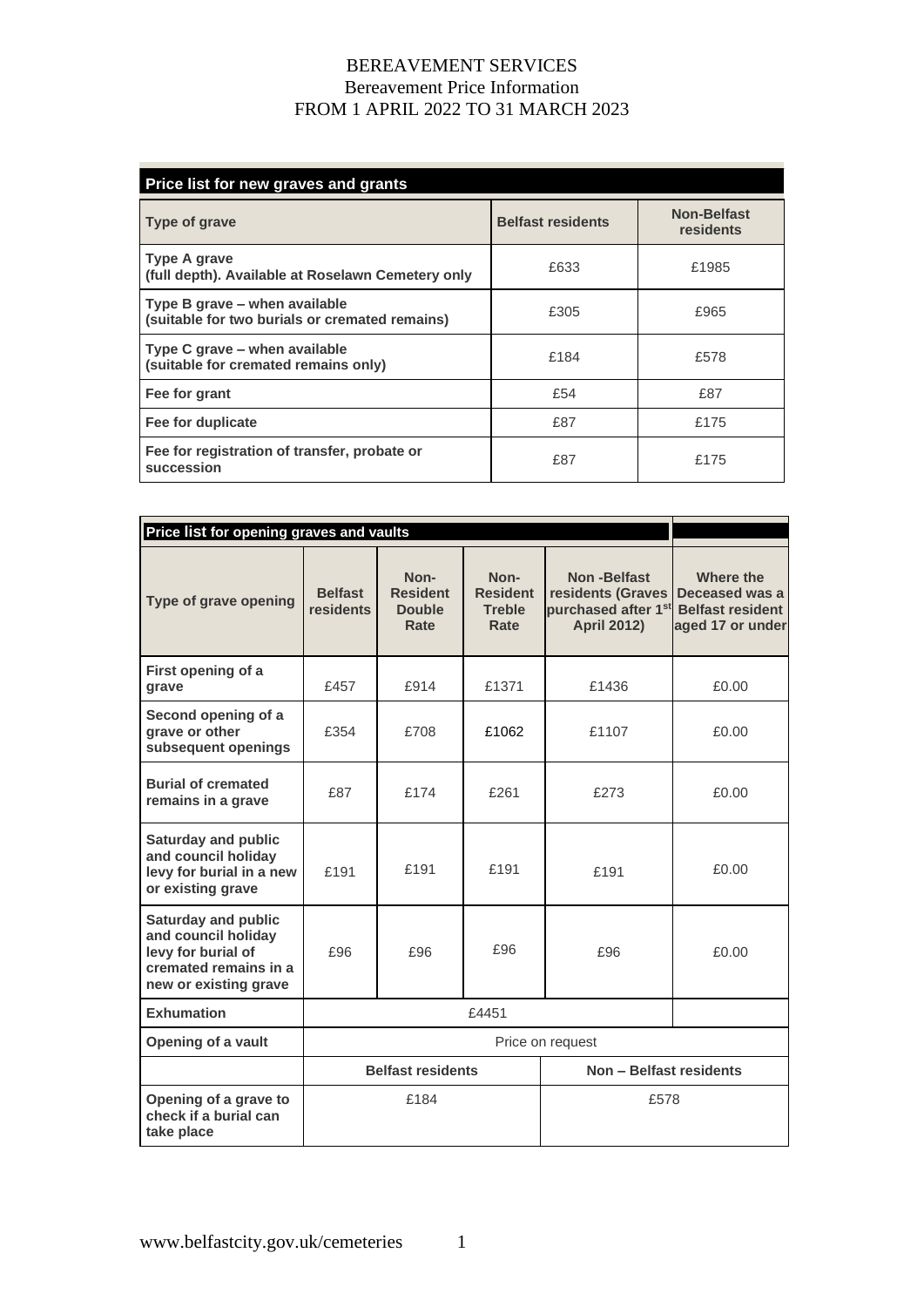## BEREAVEMENT SERVICES Bereavement Price Information FROM 1 APRIL 2022 TO 31 MARCH 2023

| <b>Price list for memorials</b>                                                                                                                                         |                      |  |
|-------------------------------------------------------------------------------------------------------------------------------------------------------------------------|----------------------|--|
| <b>Type of memorial</b>                                                                                                                                                 | <b>All Residents</b> |  |
| <b>Administration Fee(Grave Search/Additional</b><br><b>Inscription/Replacement Memorial/ Memorial</b><br>Safety).                                                      | £18                  |  |
| Fee to erect a memorial (all cemeteries)                                                                                                                                | £77                  |  |
| Surround Only: For consolidated ground, where<br>there is an existing headstone                                                                                         | £109                 |  |
| Surround Only: For unconsolidated ground, where<br>there is an existing headstone                                                                                       | £323                 |  |
| Type No 1: For consolidated ground Foundations 4'<br>6" x 18" x 9" (1350 x 450 x 225mm)                                                                                 | £162                 |  |
| Type No 1A: For unconsolidated ground<br>Foundations 4'6" x 18" x 9" (1350 x 450 x 225 mm) (2<br>piers - 9") (225mm)                                                    | £284                 |  |
| Type No 2: For consolidated ground Foundations<br>4'6" x 18" x 9" (1350 x 450 x 225 mm) Plinth 18' x 9"<br>x6" (5500 x 225 x 150 mm)                                    | £262                 |  |
| Type No 2A: For unconsolidated ground<br>Foundations 4'6" x18" x 9" (1350 x 450 x 225 mm)<br>Plinth 18' x 9' x 6' (5500 x 225 x 150 mm) (4 piers -<br>9") (225 mm)      | £612                 |  |
| Type No 3: For any type of ground. Foundations 4'6"<br>x 2' x 9" (1350 x 600 x 225 mm) Plinth 17' x 9" x 6"<br>(5200 x 225 x 150 mm) (6 piers - 9") (225 mm)            | £715                 |  |
| Type No 4: For consolidated ground Foundations<br>9'x 15" x 9" (2700 x 375 x 225 mm) Plinth 22'6" x 12"<br>x 6" (6850 x 300 x 150 mm)                                   | £426                 |  |
| Type No 4A: For unconsolidated ground<br>Foundations 9' x 12" x 9" (2700 x 300 x 225 mm)<br>Plinth 22'6" x 12" x 6" (6850 x 300 x 150 mm) (4 piers<br>$-12"$ ) (300 mm) | £661                 |  |
| Type V: 4'0" x 1'0" x 9" (1200 x 300 x 225 mm)                                                                                                                          | £207                 |  |
| Type VI: 8'0" x 1'0" x 1'3" (2400 x 300 x 375 mm)                                                                                                                       | £409                 |  |

| Price list for maintenance of graves                                |                      |  |
|---------------------------------------------------------------------|----------------------|--|
| <b>Type</b>                                                         | <b>All Residents</b> |  |
| Clipping grass on a turfed grave (per year)                         | £44                  |  |
| Weeding graves which are covered with stone<br>chippings (per year) | £49                  |  |
| <b>Providing soil</b>                                               | £49                  |  |
| Sowing with grass seed                                              | £49                  |  |